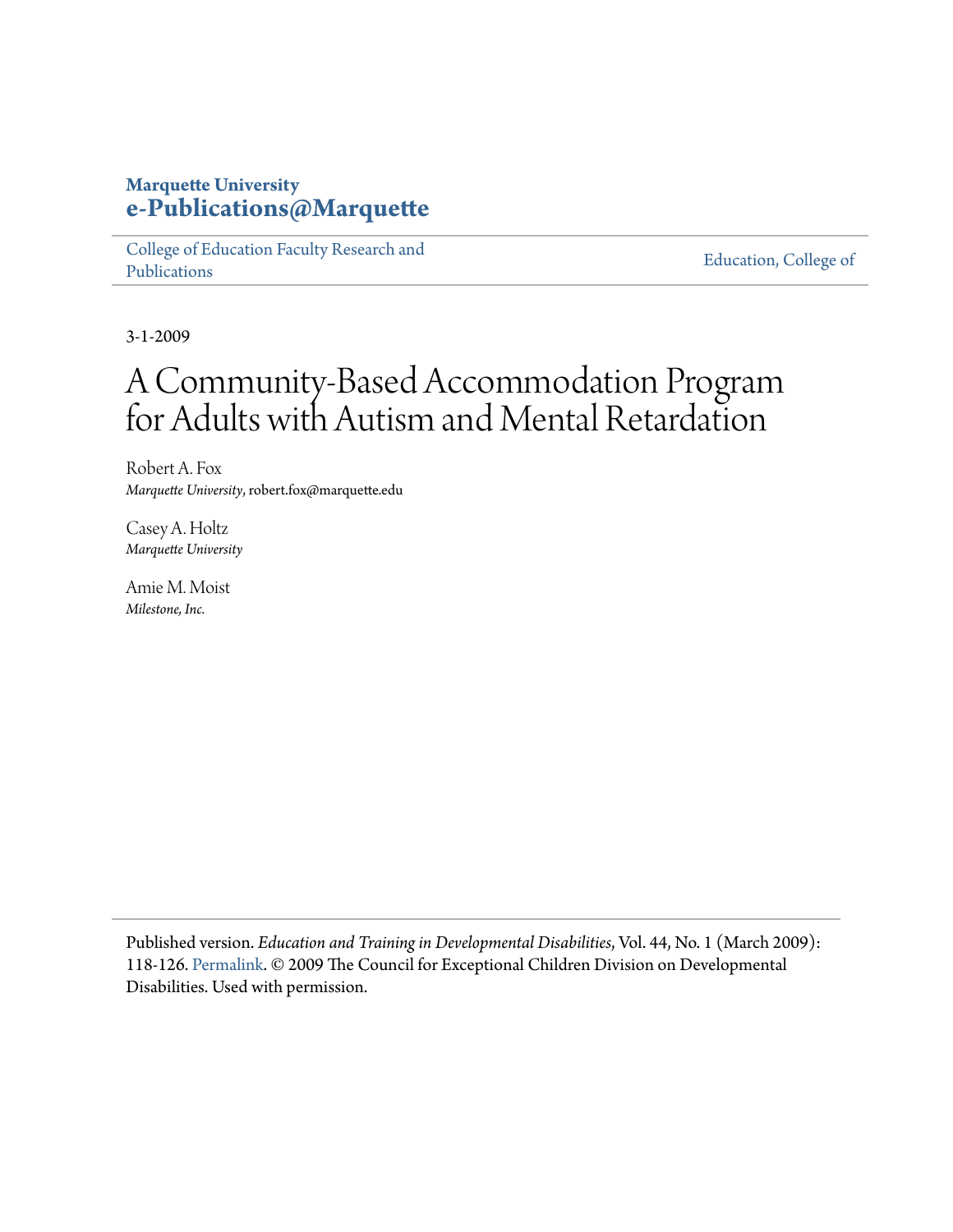# **A Community-Based Accommodation Program for Adults with Autism and Mental Retardation**

Robert A. Fox and Casey A. Holtz Marquette University

> Amie M. Moist Milestone, Inc.

*Abstract: There is a paucity of treatment literature for significant and intractable behavior problems in adults with autism and mental retardation. Four adults with autism, severe to profound mental retardation, and serious, long-term behavior problems participated in an accommodation training program as an adjunct to more traditional behavioral and medical treatments. The accommodation program consisted of designing highly structured and predictable daily routines to reduce the impact of environmental factors that had previously resulted in behavior problems. Following three to six years of participation in the accommodation program, a significant treatment effect size was obtained for all participants. The benefits of this approach for improving the treatment-resistant problem behaviors and quality of life for adults with autism and mental retardation in a community-based setting are discussed as well as directions for future research.* 

Autism and mental retardation commonly cooccur with approximately 75-80% of persons with autism also having varying degrees of mental retardation (Fombonne, 1999; Honda, Shimizu, Imai, & Nitto, 2005). Despite the finding that autism represents a life long disorder for most individuals, there presently exists a paucity of research on adults with autism (Brereton & Tonge, 2002). In a review of studies that have followed individuals diagnosed with autism into adolescence and adulthood, Seltzer, Shattuck, Abbeduto, and Greenberg (2004) found that only 15% had favorable outcomes. The most important predictors of positive adult outcomes were a relatively high IQ and the development of some form of communicative speech before the age of six years (Stein et aI., 2001). Consequently, the prognosis for adults with autism and severe to profound levels of mental retardation remains

The authors would like to acknowledge the direct care and supervisory staff members who implemented the accommodation program.

Correspondence concerning this article should be addressed to Robert A. Fox, Department of Counseling and Educational Psychology, Marquette University, P. O. Box 1881, Milwaukee WI 53201- 1881. E-mail: robert.fox@marquette.edu

relatively poor. For these individuals with more significant intellectual impairments, behavior problems are common, impact the quality of their lives, and pose a significant challenge for staff members who care for them in residential settings and day training placements (Van Bourgondien & Elgar, 1990). These challenging behaviors may include stereotypies such as arm flapping, pacing, and body rocking, compulsive and ritualistic behaviors, noncompliance, disruptive behaviors such as repetitive vocalizations, property destruction, self-injurious behaviors, and aggression (Dartnall, Holmes, Morgan, & McDougle, 1999; Matson, Benavidez, Compton, Paclawskyj, & Baglio, 1996).

Treatment studies of adults with autism and mental retardation are rare (Volkmar, Lord, Bailey, Schultz, & Klin, 2004). Residential treatment programs developed specifically for adults with autism have emerged only recently and research on their effectiveness is limited (Van Bourgondien, Reichle, & Schopler, 2003). In one  $2\frac{1}{2}$  year study of eight men with autism and mild to severe retardation who were placed in a group home employing the Treatment and Education of Autistic and related Communication Handicapped Children model (TEACCH; Van Bourgondien &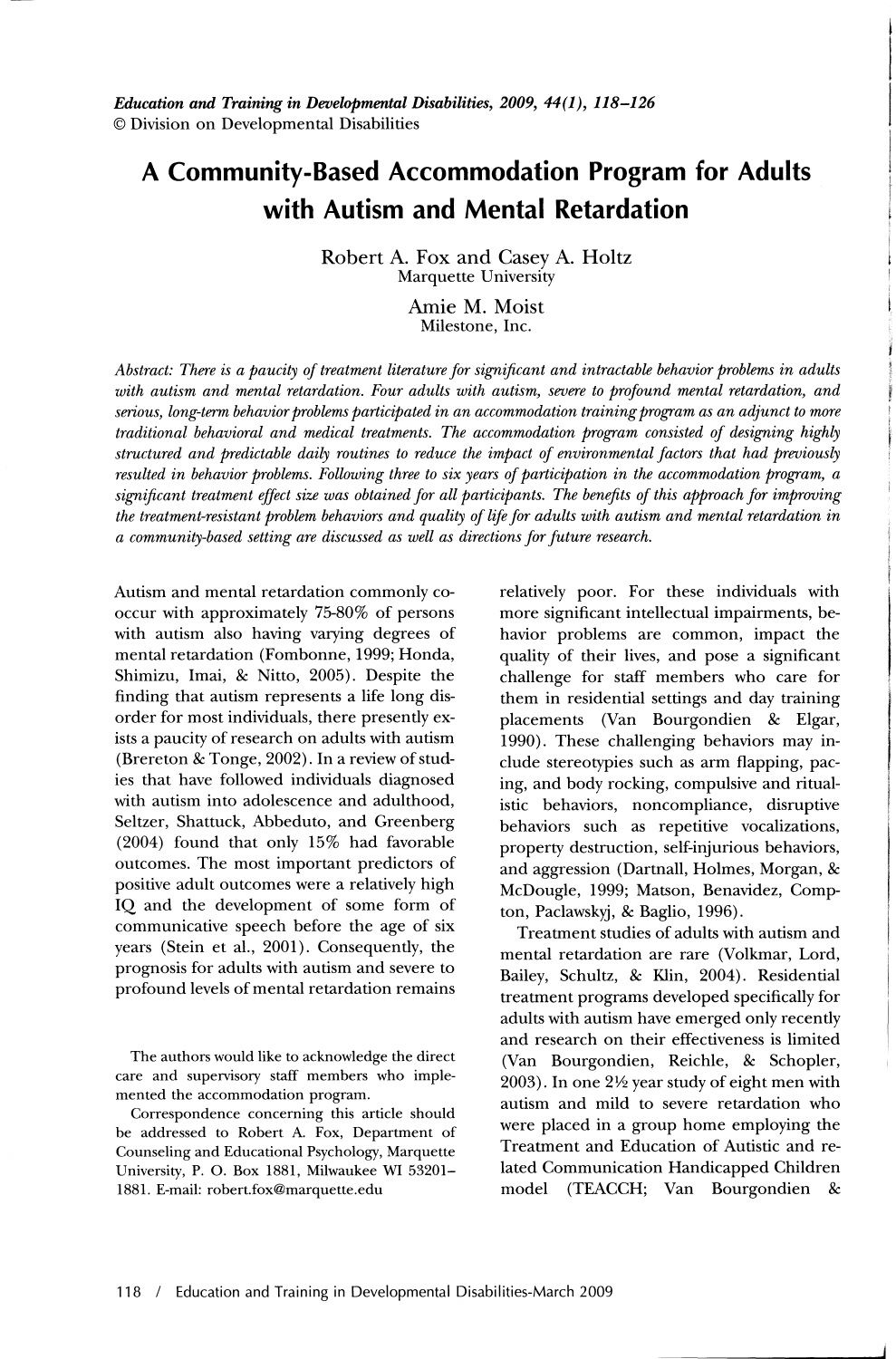**"**  Reichle, 1997), Persson (2000) reported improvements in interpersonal behavior, leisure skills, vocational behavior and independent functioning. However of the 18 areas assessed, 12 showed no significant changes from the beginning to the end of the study. Also, one subject was excluded from the study for aggressive behavior. In one of the only studies with a control group, Van Bourgondien et al. (2003) found that providing a highly structured program based on the TEACCH model significantly improved the quality of treatment provided for six adolescents and adults with autism and mental retardation. While the participants' adaptive skills did not improve significantly over the course of the study, there was a significant reduction in behavior problems with the exception of stereotypies, which increased.

,

Autism in adults with severe to profound mental retardation presents one of the most significant clinical challenges facing practitioners in community-based settings. The severity and chronic nature of behavioral problems in this population combined with the consensus that no single approach is the best for all individuals with autism (Volkmar et al., 2004), suggests that additional strategies are needed to improve the overall quality of life for these individuals. As one adjunct to current treatment programs that emphasize contingency management training, Huynen, Lutzker, Bigelow, Touchette, and Campbell (1996) proposed planned activities training that focused on the antecedents rather than the consequences of behavior problems. This training program, which involved teaching maternal caregivers how to provide their children with structure, engaging activities, rules, and feedback, successfully increased the caregivers' skills and led to improvements in the children's behaviors. Similarly, Fox (2003) proposed an accommodation approach for adults with mental retardation and intractable behavior problems. Accommodation involves structuring an individual's environment to prevent or lessen the occurrence of challenging behaviors. More specifically, the primary focus of this accommodation approach was to identify precursors to problem behaviors and then through a structured routine of activities and staff approach behaviors, to alter these antecedents in order to reduce or eliminate their impact on the individual. In this vein,

Duker and Rasing (1989) altered the physical environment for three males with developmental disabilities and autistic-type behaviors (age range 16-26 years). By reducing the variety of visual stimulation available in the treatment setting, the researchers reported a decrease in self-stimulatory behavior and an increase in on-task behavior; other behavior problems such as aggression, self-injury, and disruptions were unchanged. Brown (1991) recommended that for adults with autism and mental retardation, in addition to behavioral strategies such as differential reinforcement of other behavior, a highly individualized daily schedule broken into 15 minute time increments should be designed to accommodate each person's unique characteristics and needs. One of the purposes of this structure was to have the individuals learn to recognize their routine by the sequence of predictable events that they experienced each day.

The purpose of the present study was to pilot an accommodation program for four adults with autism, severe to profound mental retardation and significant behavior problems. These individuals had a long history of treatment for their behavior problems including behavioral strategies and for three individuals, psychotropic medications. Despite these treatment efforts, staff members consistently reported that when external (e.g., room changes, new staff, disrupted routine) or internal changes occurred (e.g., medication change, illness, injury), these individuals often responded with a significant escalation in behavior problems including physical aggression, property destruction, self-stimulatory behaviors, increased general agitation, increased activity levels and self-abuse. To better accommodate these persons, a separate treatment environment including individualized daily activity schedules was created to meet each person's unique needs. In addition, potential environmental disruptions were minimized and procedures to more sensitively monitor internal changes were implemented.

## **Method**

## *Setting and Participants*

The setting for this study was a pre-vocational day training program for 75 adults with severe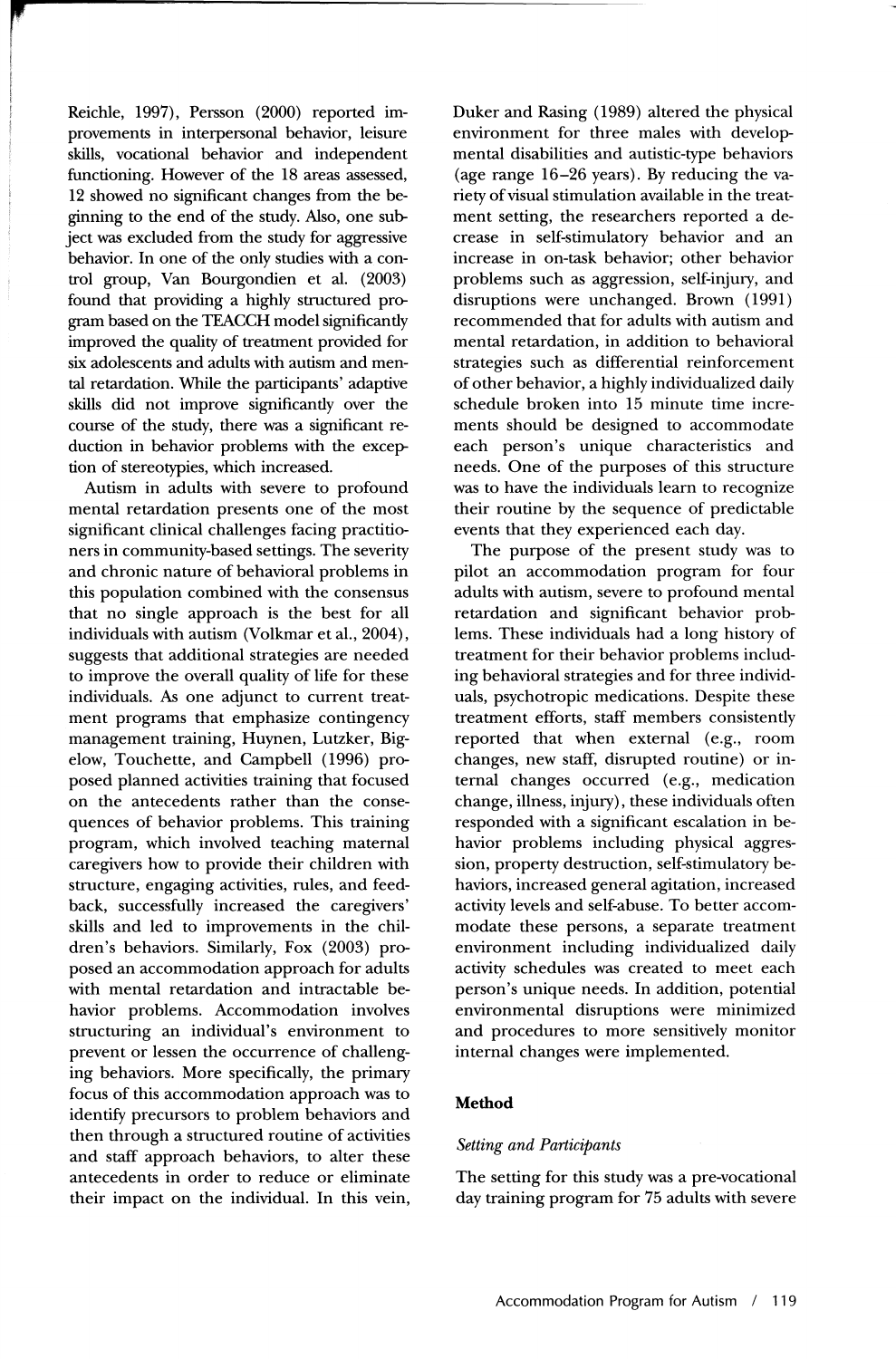to profound mental retardation, all of whom also were receiving residential care services. The day program was divided into 12 training rooms, each with five to eight individuals, two to three staff members, and an instructor who was responsible for supervising four training rooms. One of these existing training rooms was designated for the new accommodation program which eventually would include four individuals and two staff members. The selection criteria used to determine eligibility for the accommodation program included: (a) a diagnosis of severe to profound mental retardation based on the *Diagnostic and Statistical Manual of Mental Disorders* (DSM IV; American Psychological Association, 2000); (b) a DSM IV diagnosis of autism; and c) a history of significant challenging behaviors that were difficult for staff to manage and often interfered with peers in the other training rooms. Of the 14 individuals who met these criteria, four were selected based on discussions with staff. Direct care and supervisory staff members selected participants who were the most disruptive to the individuals in the other training rooms and the most challenging to manage.

Kurt, a 54 year-old male, was diagnosed with autistic disorder and severe mental retardation  $(IQ = 20)$ . He had a long history of engaging in self-injurious behavior (SIB) that primarily involved him hitting and slapping his face. His SIB was very severe and had caused blindness in one eye, some damage to the other eye, and a number of bruises to the face and ears. While a combination of behavioral strategies and psychotropic medications implemented over several years had successfully reduced the frequency and severity of these episodes, the SIB continued to regularly occur. A functional behavioral assessment had determined that common triggers for Kurt's SIB were changes in routine (new staff member, another individual having a behavior problem) and personal changes (medication dosage change, ear infections).

Paul, a 31 year-old male, was diagnosed with autistic disorder and profound mental retardation ( $IQ = 13$ ) with additional characteristics consistent with hyperactivity and obsessive compulsive disorder. Prior to the present study, Paul would frequently run out of his training room and attempt to exit the facility.

Paul also exhibited SIB, slapping himself repeatedly. A functional behavioral assessment indicated that these behaviors appeared to help Paul avoid or escape from anxiety-provoking situations such as loud noises and excessive commotion, staff intruding in his selfdefined space, and spending too much time in one confined setting.

Bill, a 34 year-old male with Down's syndrome, was diagnosed with autistic disorder and profound mental retardation  $(IQ = 10)$ , with a significant hearing loss in one ear. Bill had a history of aggressive behaviors including hitting, kicking, and shoving others. He also destroyed property and threw objects. Observations conducted within a functional analysis framework indicated that these behaviors occurred when Bill did not want to follow a staff member's request, when his demands were not met immediately, or in response to another individual's aggressive behavior.

Chris, a 43 year-old male, was diagnosed with autistic disorder and profound mental retardation ( $IQ = 11$ ) with additional characteristics consistent with obsessive compulsive disorder and pica. Previous treatment programs had successfully addressed a number of behavioral issues including smearing and ingesting feces and property destruction. An ongoing behavioral issue was Chris' agitated body rocking and twirling. He would sit on the floor in a crouched posture and rock back and forth or stand and spin in circles for extended periods of time. A functional analysis suggested that these behaviors were largely selfstimulatory in nature and also served to help Chris avoid participating in training activities. The frequency and long duration of these episodes clearly interfered with Chris' ability to benefit from the training offered at the pre-vocational setting.

Participants starting time in the accommodation program was staggered to lessen the potential disruption in the new program and allow sufficient time for the staff to meet each individual's needs. Kurt and Paul began the program at the same time, followed three months later by Bill, and lO months later by Chris.

## *Accommodation Program*

The overall goal in the design of the accommodation program was to create a highly pre-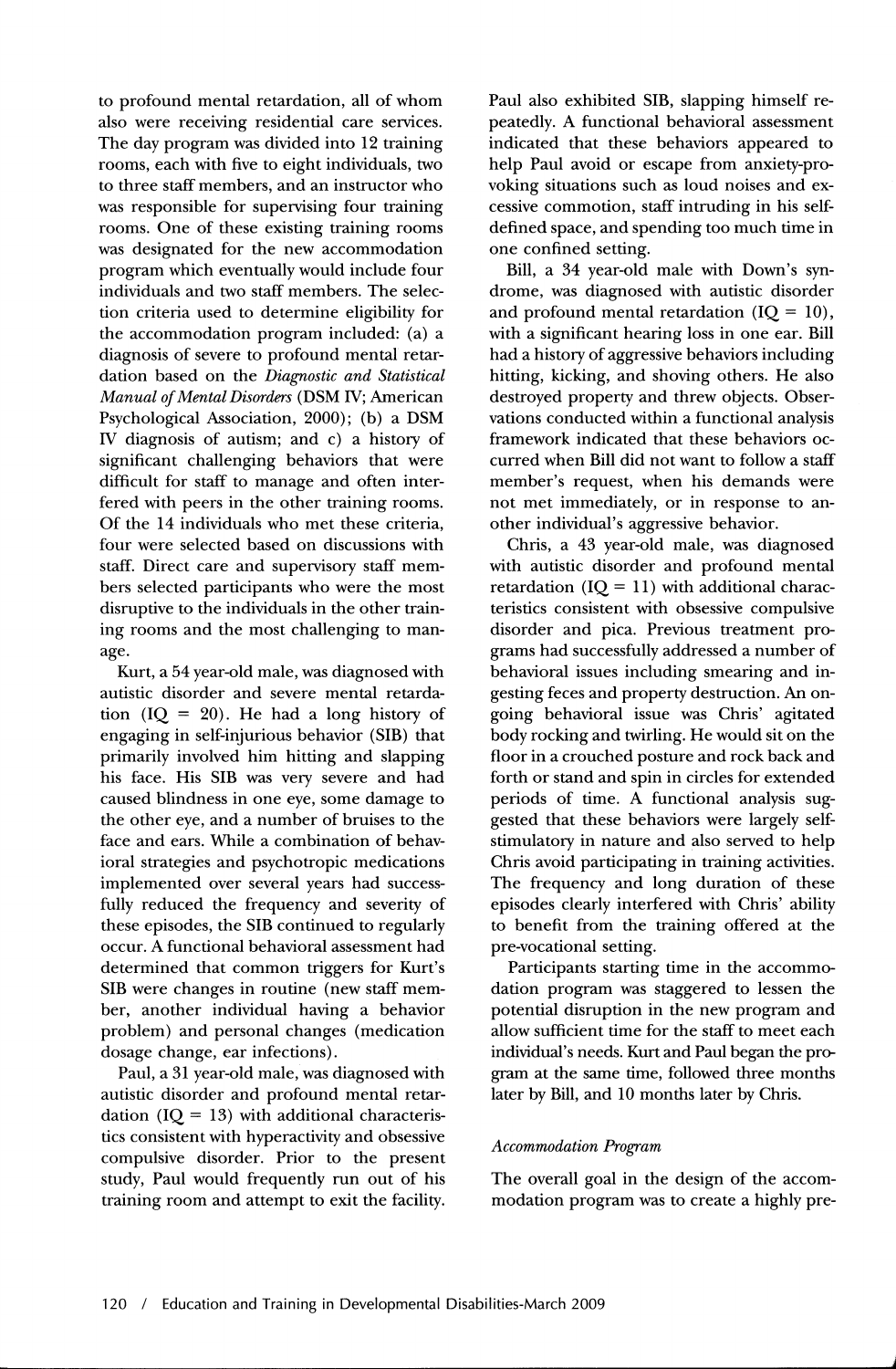dictable environment, tailored to the unique characteristics and preferences of each individual, in order to strengthen adaptive and pre-vocational skills and to prevent the onset of challenging behaviors. The training room was arranged to respect each individual's space and preferences. For example, one individual preferred to work in a cushioned rocking chair at a table located away from others. Another individual preferred to sit close to the door so he could observe people going by as he worked on his tasks. Precursors to each individual's behavior problem were identified and eliminated or minimized as much as possible. For example, one participant became upset if another individual was having a behavior problem. His resulting accommodation procedure was to temporarily remove him from the training room until the other individual's behavior issue was resolved. One participant would become agitated if someone entered his personally defined space, made eye contact and spoke in a loud voice. As part of his accommodation program, staff always said his name before approaching him, and then spoke to him in a soft voice without making significant eye contact. Another individual would become aggressive if he saw foods or liquids. Consequently, these items were not kept in the training room and when they were brought in as reinforcers or snacks, he was offered his first. In addition to these accommodation procedures, daily tasks such as self-care skills, sorting, collating, shredding paper, and recycling cans were chosen to promote the development of their adaptive and prevocational skills. Preferred individual activities such as listening to music, looking at magazines, and rocking in a chair also were selected based on staff's historical knowledge of the individuals and the completion of a reinforcement survey for each participant (Fox & DeShaw, 1993). Also, each individual had a contingency management program that had been developed by an interdisciplinary team to strengthen prosocial behaviors and reduce challenging behaviors in both home and day training settings. Finally, the normal, ongoing activities at the prevocational setting such as snacks, lunch, and outings, were included and tailored to each individual's preferences (e.g., eating in a quiet setting, sitting in a favorite chair). All selected

tasks and activities were arranged within a highly structured daily routine, divided into 15 minute time segments that were rigorously adhered to. Posters displaying each individual's daily schedule were conveniently located for easy staff reference on the training room walls. The accommodation program was run year round, five days a week, from 8:30 a.m. to 2:30 p.m. Sample elements from each individual's accommodation program are provided below.

Kurt's accommodation program was designed to prevent SIB episodes. Staff felt this could be best accomplished by a predictable routine with tasks and activities that Kurt enjoyed. Following completion of pre-vocational tasks, Kurt was allowed to engage in a preferred activity such as bouncing a ball, sitting in a rocking chair, having a cup of coffee, or twirling a favorite towel. In addition, Kurt was given regular periods throughout the day when no demands were placed on him. An internal factor that contributed to Kurt's SIB was discomfort associated with wax build-up in his ears as well as ear infections. Consequently, a nurse checked his ears weekly and provided treatment (irrigation) when necessary.

Similar to Kurt, Paul's accommodation program was designed to prevent self-injury. Paul liked looking at magazines. Therefore, interspersed between prevocational tasks throughout the day, he was given the opportunity to look through a magazine. Paul also became quite anxious when he observed other individuals leaving the training room at the end of the day to return home. As a result, Paul's day was shortened and he was provided transportation home earlier than the others.

Bill's routine was designed to prevent the triggering of his aggressive behaviors. Like the other individuals, Bill's daily schedule was designed to provide him a predictable sequence of activities to strengthen and maintain his adaptive and pre-vocational skills. Throughout the day, when Bill completed each task in his daily routine such as washing hands, sorting items, and arts and crafts without resorting to pushing, hitting, kicking, or throwing items, he was rewarded with verbal praise and/ or some form of sensory stimulation (battery-operated massager). As Bill had a history of fixating on battery-operated items and be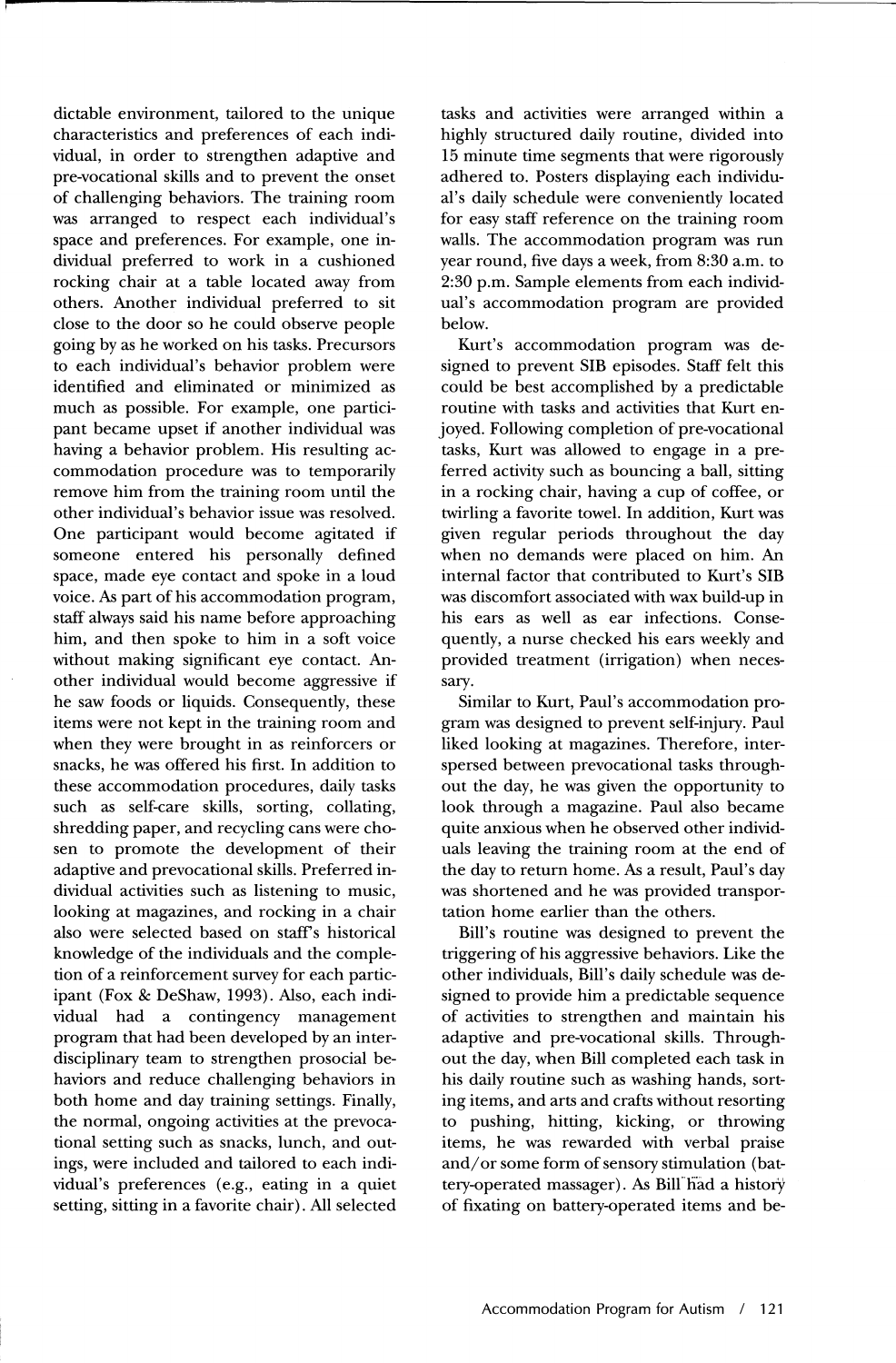coming aggressive when a staff member tried to retrieve one from him, Bill had access to only one such item and for a limited duration of time.

Chris, the individual with the agitated twirling and rocking behaviors, was given regular times interspersed throughout the day to spend engaging in sensory-stimulation activities such as holding a vibrating hand massager, listening to music, and sitting in a vestibular swing. He also had regular rewards for transitioning from one activity to another as these times had led to the spinning and rocking behaviors in the past.

# *Staff Training*

The accommodation training room was staffed by two staff members with an instructor who supervised the classroom on an intermittent basis. The staff members were selected from the staff at the pre-vocational setting based on their proven ability to manage clients with challenging behaviors and a consistent attendance record. These staff members received specialized training that began with an overview of autism and its implications for working with these individuals. The rationale and procedures for the accommodation program were then reviewed. Next, each participant in the accommodation program, his daily schedule of tasks and activities, and details regarding how to best approach each individual to prevent and manage challenging behaviors were described in detail. The next training phase involved staff members learning to follow each individual's daily routine. This was accomplished through simulated exercises with a supervisory staff member role playing each participant in the accommodation program. As mentioned previously, posters were developed that showed the time and activity for each individual for the entire day. In addition, each individual had a daily data sheet that staff used to document task completion and program delivery as well as to record any challenging behaviors that occurred. These data sheets were also used to monitor the individuals' progress in the program and to make refinements in their daily schedules. For the next phase of training, staff members implemented the daily schedule with one individual while being shadowed by an instructor.

Once the staff member was comfortable implementing the daily program with one individual, other individuals were added until each staff member was familiar with the programs for all four individuals. In the final phase of training, the staff members independently implemented the accommodation program. During this phase, they were monitored several random times each week and provided feedback by the instructor for their consistency in following the individuals' daily schedules and for the accuracy and completeness of their data recording. In addition to ongoing staff meetings to discuss program implementation issues that arose, a monthly meeting was held with the consulting psychologist to assess program effectiveness and make any needed changes in the individuals' accommodation programs.

# *Behavioral Measures*

The following specific challenging behaviors for each individual were identified to assess the effectiveness of the program: Kurt and Paul - episodes of SIB, each which often included several individual behavior incidents varying in severity;  $Bill$  – incidents of aggression including pushing, hitting, kicking, and throwing objects at others; and Chris - episodes of agitated rocking and body twirling which varied from less than a minute to several minutes in length. Prior research has demonstrated that training procedures and feedback increased the reliability of problem behavior recording in residential treatment facilities (Mazingo, Smith, Riordan, Reiss, & Bailey, 2006). Therefore, all of the individuals' behaviors were clearly defined for the staff members and a portion of the staff training included learning and demonstrating accurate behavior recording. The daily data sheets were used to record these behaviors. The baseline data was collected in each individual's original training room prior to entry into the accommodation treatment program. The same data was collected for each individual during their entire participation in the accommodation treatment program.

# **Results**

The baseline period varied between 4 and 14 months depending on the individual's start-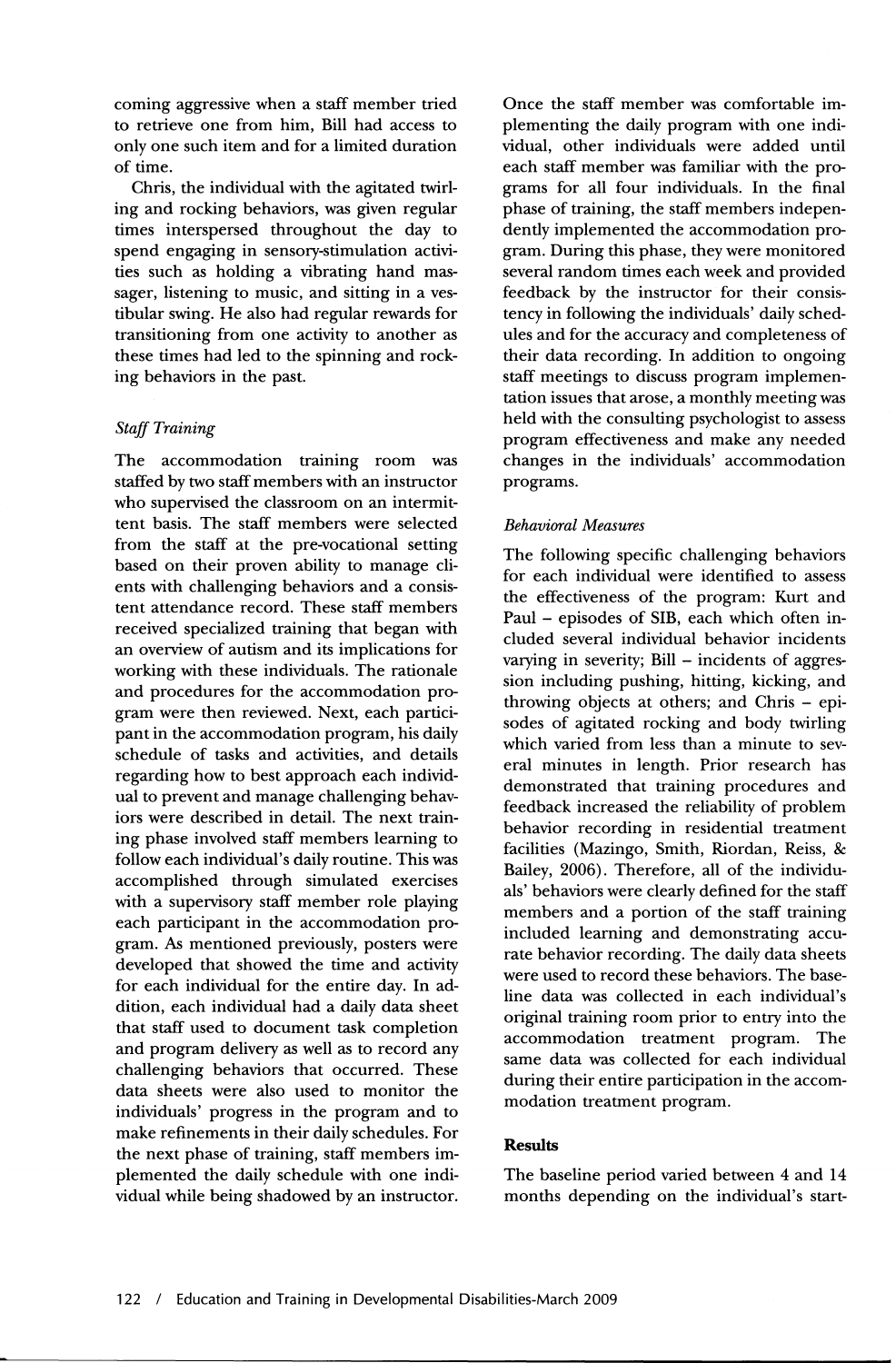#### TABLE 1

| Person | Challenging<br>Behavior | <b>Baseline Period</b> |      | <b>Treatment Program Years</b> |      |      |     |     |     |     |
|--------|-------------------------|------------------------|------|--------------------------------|------|------|-----|-----|-----|-----|
|        |                         | <b>Months</b>          | Mean |                                | 2    |      | 4   |     | 6   |     |
| Kurt   | Self-Injury             | 4                      | 28.0 | 23.6                           | 27.8 | 28.6 | 3.4 | 8.9 | 0.0 | 0.0 |
| Paul   | Self-Injury             | 4                      | 8.5  | 8.3                            | 3.0  | 0.8  | 0.4 | 0.2 | 0.1 | 0.0 |
| Bill   | Aggression              | 7                      | 2.0  | 3.5                            | 1.8  | 3.0  | 1.6 | 1.1 | 0.0 | 0.0 |
| Chris  | Rocking                 | 14                     | 6.9  | 9.3                            | 3.8  | 2.6  | 0.8 | 2.8 | 0.2 | 0.0 |

The average number of behavioral episodes for each individual for the baseline period and each year of participation in the accommodation treatment program.

ing date in the accommodation treatment program. The treatment program and data collection continued for seven years. Baseline and treatment data for each individual's behavioral measure is shown in Table 1. We also computed a treatment effect size by comparing each individual's average baseline data with the average data obtained each year for the entire treatment period. The effect sizes were computed using the mean baseline reduction formula (Campbell, 2004), which is calculated by subtracting the mean behavioral episodes during each treatment year from the mean episodes during baseline and then dividing by the mean baseline episodes and multiplying by 100. There was a consensus among staff members that the criterion to establish a significant treatment effect should be set at an 80% reduction in the targeted behavior problem for each individual.

As shown in Table 1, Kurt's SIB episodes remained frequent for the first three years he was involved in the accommodation program with monthly SIB episodes ranging from four to 58. At times, there were a number of factors that clearly contributed to Kurt's increased agitation and related SIB including an ongoing adjustment to the new program, regular ear infections, medication changes, introduction of new staff members, entry of other individuals in the program, and change in schedule due to weather, among others. At others times, no contributing factors could be identified. Staff also reported that the nature of Kurt's SIB was changing over time. He often entered the training room and would have an immediate SIB episode and then have no more incidents for the remainder of the day. Moreover, following the first few years in the program, the staff considered the intensity of his SIB episodes as mild with no new injuries resulting from the SIB. Kurt met the 80% treatment effect size in his fourth year in the treatment program (effect size =  $87.9\%$ ). However, during the fifth year of treatment, his effect size reduced to 68.2%. For the final two years of treatment, Kurt achieved a 100% effect size. As shown in Table 1, Paul's SIB showed minimal change during the first year of the program. During this initial adjustment period, he ranged from one to 19 SIB episodes per month. However, by the second year, his SIB reduced by 64.7% and he met the 80% criteria during his third year in the program. While occasional episodes continued to occur over the next three years, the frequency of SIB episodes reduced each year. By the seventh year in the program, Paul achieved a 100% reduction in his SIB. Bill responded to the accommodation program with an initial increase in aggressive behaviors. During baseline, his monthly incidents ranged from 0-5 but increased to 15 in his third month in the accommodation program. During the subsequent months, his incidents again decreased in frequency and severity. At the beginning of the third year of treatment, Bill had become increasingly agitated and difficult to manage. Mter a medical examination, staff found that Bill had a fractured bone which clearly contributed to his increased agitation and aggression. Over the next two years, the frequency of his aggression gradually decreased and staff consistently reported that his aggression was less intense and more easily managed when it did occur. Bill did not achieve the 80% treatment effect criterion until his sixth year in the program where he obtained a 100% reduction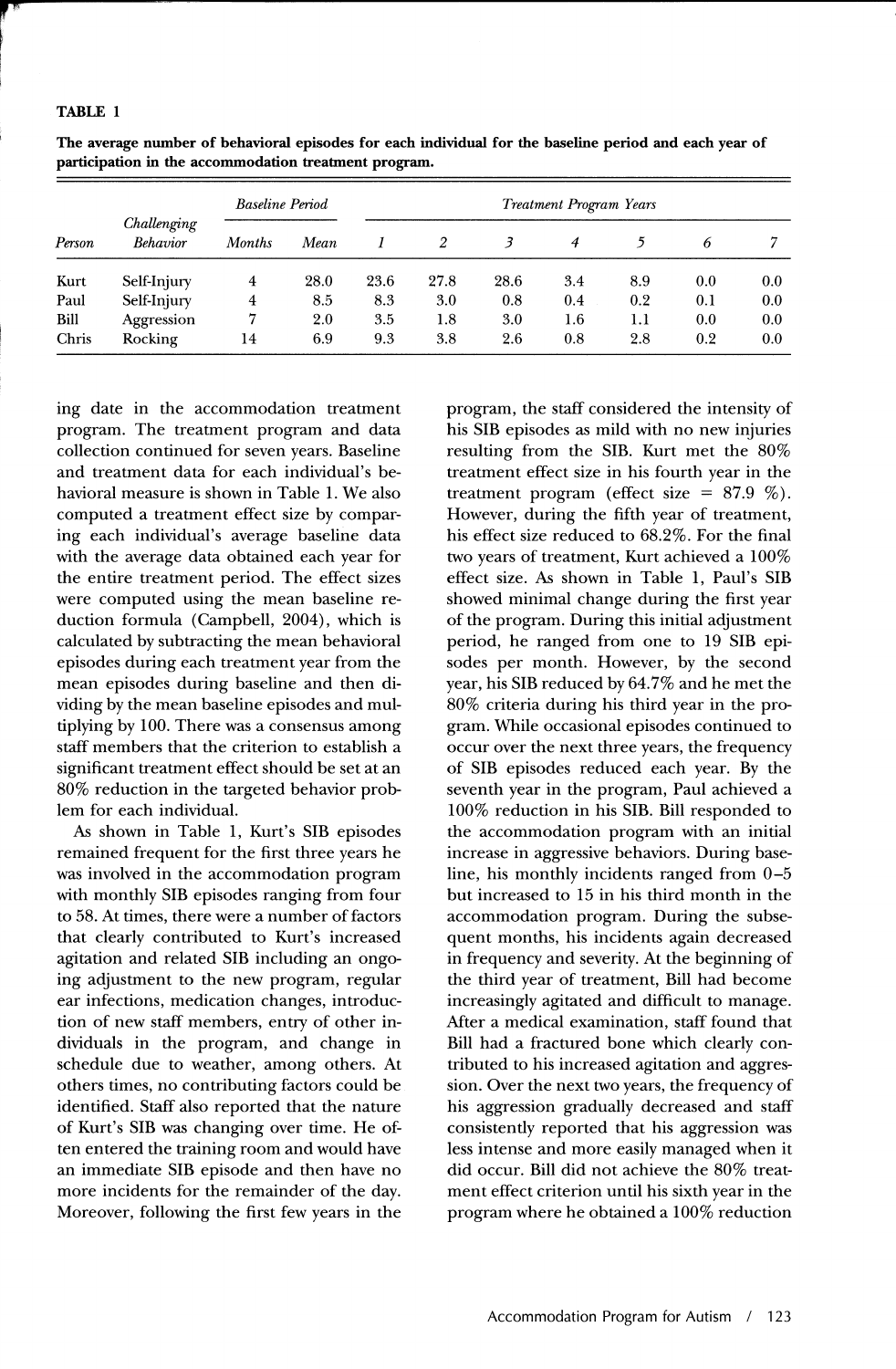in his episodes that also were maintained in the final year of the program. Like Bill, Chris initially responded to the accommodation program with an increase in his agitated rocking behaviors that staff reported as very difficult to redirect. After the first year in the program, his behaviors improved. Staff attributed the change to the incorporation of the vestibular swing to Chris' daily routine. Chris met the 80% treatment effect size in his fourth year in the treatment program (effect size  $=$ 87.9 %). However, during the fifth year of treatment, his effect size reduced to 59.4%. By year six, his effect size increased 97.1 % and he finally achieved a 100% reduction in his agitated rocking in the seventh year in the program.

## **Discussion**

The four individuals in this study were grouped in the same treatment setting to reduce disruptions to their daily routine. This approach of creating a separate treatment environment was consistent with other comprehensive treatment programs for adults with autism and mental retardation (Persson, 2000; Van Bourgondien et aI., 2003). Using a preestablished criterion-based treatment effect size to assess the participants' progress in the accommodation program, all participants met the 80% problem behavior reduction criterion in three to six years. Moreover, all participants achieved a treatment effect size of 100% by the final year of the program. Participant age and severity of behavior appeared to contribute to the need for a prolonged treatment period. For example, Kurt was 54 and had a long history of very significant self-injury. A consistent, predictable and sustained treatment environment over a four year period was required to impact his chronic and resistant behaviors. Ongoing disruptions to the individuals' lives also prolonged treatment. While every reasonable effort was made to reduce disruptions to the individuals' daily routines, this was not always possible. An initial period of adjustment to the new treatment setting and procedures, staff member absences and vacations, participants' illnesses and injuries, and medical and dental appointments were just a few of the myriad of possible factors that could have contributed to the individuals' agitation and related behavior problems.

While the present study focused on behavior problems, other benefits accrued from the accommodation program. With improved behavior, individuals were now consistently meeting their goals for the prevocational training programs that were implemented as part of their daily routines. Also, we were able to introduce new training programs such as recycling aluminum cans and shredding paper within the daily routines. Direct care staff members also were motivated to participate in the program. These staff received special training and support through regular meetings to review the participants' progress in the program. Their input regarding how to improve the program was valued and over time, the staff assumed more ownership for the success of the accommodation program. The staff turnover rate for the accommodation program was lower than the rates for staff in the other training rooms. In fact the two primary treatment staff stayed with the program for most of its duration. In addition to high staff satisfaction in working in this training setting, they also consistently reported that the accommodation program was having a positive impact on the quality of life for the individuals who participated (e.g., improved affect, greater level of participation in activities, reduced severity of behavior problems).

There also were limitations in this pilot program. While Paul's behaviors showed a steady decline over each year in the program, the other three individuals each experienced a one year relapse where behavior episodes increased after significant reductions had occurred the previous year. While all individuals eventually achieved 100% behavioral reduction levels by the final year of the program, it is reasonable to conclude that in the absence of the accommodation program, their behavior problems would reoccur and perhaps over time could increase to baseline levels. In agreement with Van Bourgondien et ai. (2003), it makes sense to consider the accommodation program as a prosthetic device that "helps individuals with autism compensate for their deficits (similar to glasses or hearing aides)" (p. 139). As such, it may be necessary to continue this program indefinitely at least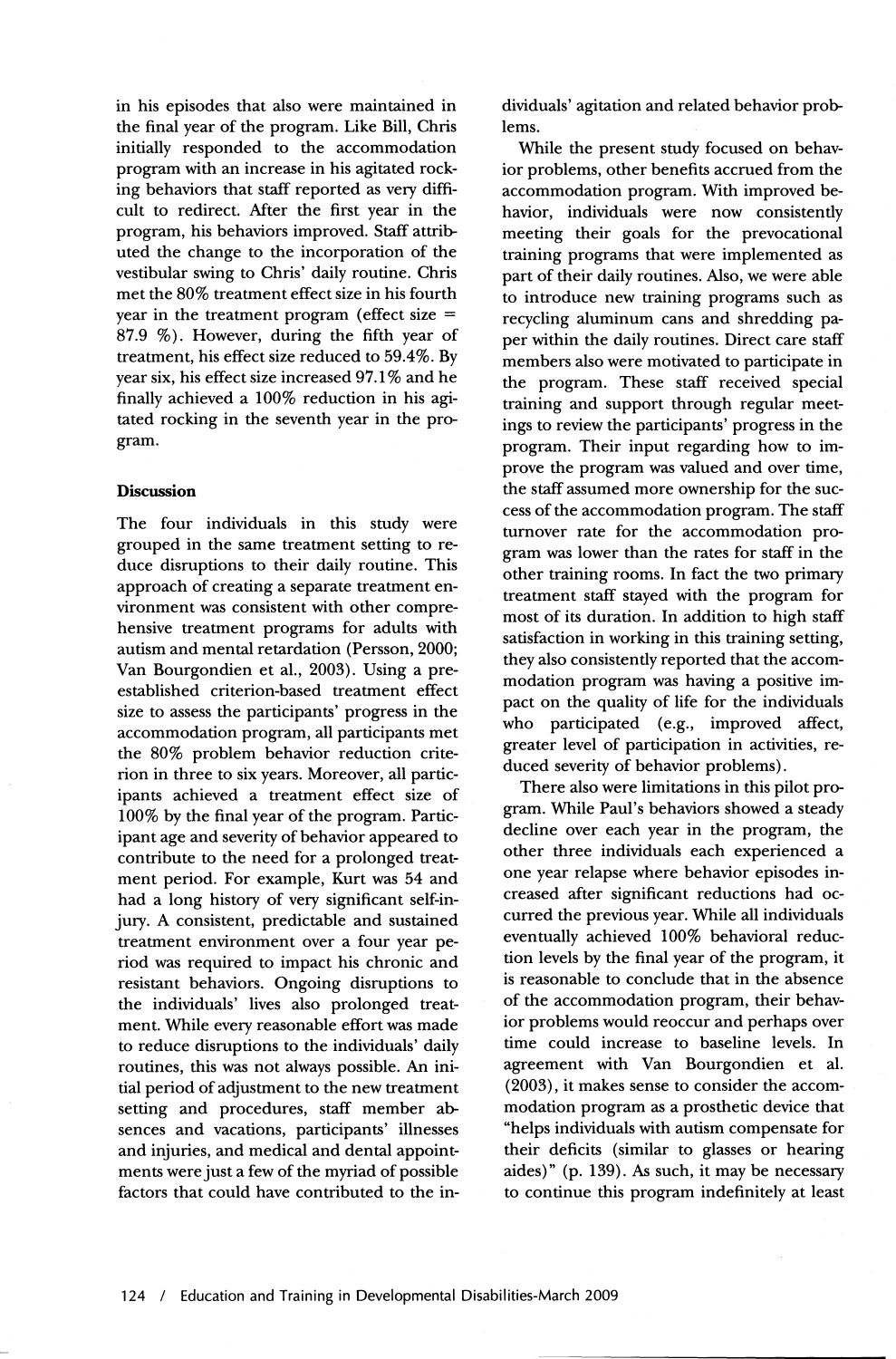for some individuals in order to maintain the highest quality of life possible for them.

The program evaluation format that was used to assess the impact of the accommodation program also had inherent limitations. For example, inter-rater reliability data was not collected on the behavioral measures. However, given that the behavior measures addressed clearly defined behavior problems that usually required staff intervention, we have confidence that our data were accurate. We also did not include a return to baseline condition or a control group. Both of these desirable research design features were not considered appropriate for this communitybased treatment program. Also, given the severity of the behaviors we were treating, a return to baseline condition did not seem clinically prudent. Future studies that assess this accommodation treatment should consider using a multiple baseline design across individuals or settings to establish better research control. The latter design also would help determine whether the positive effects of this program generalized to other settings that the individuals experience (e.g., residence). Anecdotal evidence suggested that this generalization across settings did occur for our participants. Future research also needs to expand the outcome measures used to include changes in adaptive and other prosocial behaviors, prevocational skills, and staff and guardian satisfaction measures, to name a few. For now, the present study provides beginning evidence that accommodation is a promising adjunctive treatment to traditional contingency management and psychotropic medication treatments. In addition, this program can be implemented by direct care staff in community-based agencies and have a positive impact on adults with autism and mental retardation.

#### **References**

- American Psychiatric Association. (2000). *Diagnostic and Statistical Manual of Mental Disorders* (4th ed. text revision). Washington, DC: Author.
- Brereton, AV., & Tonge, B.]. (2002). Autism and related disorders in adults. *Current opinion in Psychiatry,* 15, 483-487.
- Brown, F. (1991). Creative daily scheduling: A nonintrusive approach to challenging behaviors in

community residences. *Journal of the Association for Persons with Severe Handicaps,* 16, 75-84.

- Campbell,]. M. (2004). Statistical comparison of four effect sizes for single-subject designs. *Behavior Modification,* 28, 234-246.
- Dartnall, N. A, Holmes, ]. P., Morgan, S. N., & McDougle, C.]. (1999). Brief report: Two-year control of behavioral symptoms with risperidone in two profoundly retarded adults with autism. *Journal of Autism and Developmental Disabilities, 29,*  87-91.
- Duker, P. C., & Rasing, E. (1989). Effects of redesigning the physical environment on self-stimulation and on-task behavior in three autistic-type developmentally disabled individuals. *Journal of A utism and Developmental Disabilities,* 19, 449 - 460.
- Fombonne, E. (1999). The epidemiology of autism: A review. *Psychological Medicine,* 29, 769-786.
- Fox, R. A. (2003). Treatment or accommodation for adults with challenging behaviors. *Mental Retardation,* 41, 205-206.
- Fox, R. A, & DeShaw,]. M. (1993). Milestone reinforcement survey. *Education and Training in Mental Retardation,* 28, 257-261.
- Honda, H., Shimizu, Y., Imai, M., & Nitto, Y. (2005). Cumulative incidence of childhood autism: A total population study of better accuracy and precision. *Developmental Medicine and Child Neurology,*  47, 10-18.
- Huynen, K. B., Lutzker, ]. R, Bigelow, K. M., Touchette, P. E., & Campbell, R. V. (1996). Planned activities training for mothers of children with developmental disabilities. *Behavior Modification, 20, 406-427.*
- Matson, ]. L., Benavidez, D. A, Compton, L. S., Paclawskyj, T., & Baglio, C. (1996). Behavioral treatment of autistic persons: A review of research from 1980 to the present. Research in Developmental Disabilities, 17, 433-465.
- Mazingo, D. B., Smith, T., Riordan, M. R, Reiss, M. I., & Bailey,]. S. (2006). Enhancing frequency recording by developmental disabilities staff. *Journal of Applied Behavior Analysis,* 39, 253-256.
- Persson, B. (2000). Brief Report: A longitudinal study of quality of life and independence among adult men with autism. *Journal of Autism and Developmental Disorders, 30,* 61-66.
- Seltzer, M. M., Shattuck, P., Abbeduto, L., & Greenberg,]. S. (2004). Trajectory of development in adolescents and adults with autism. *Mental Retardation and Developmental Disabilities Research* Re*views, 10, 234-247.*
- Stein, D., Ring, A, Shulman, C., Meir, D., Holan, A, Weisman, A, et al. (2001) Brief report: Children with autism as they grow up- description of adult inpatients with severe autism. *Journal of Autism and Developmental Disorders,* 31, 355-360.
- Van Bourgondien, M. E., & Elgar, S. (1990). The